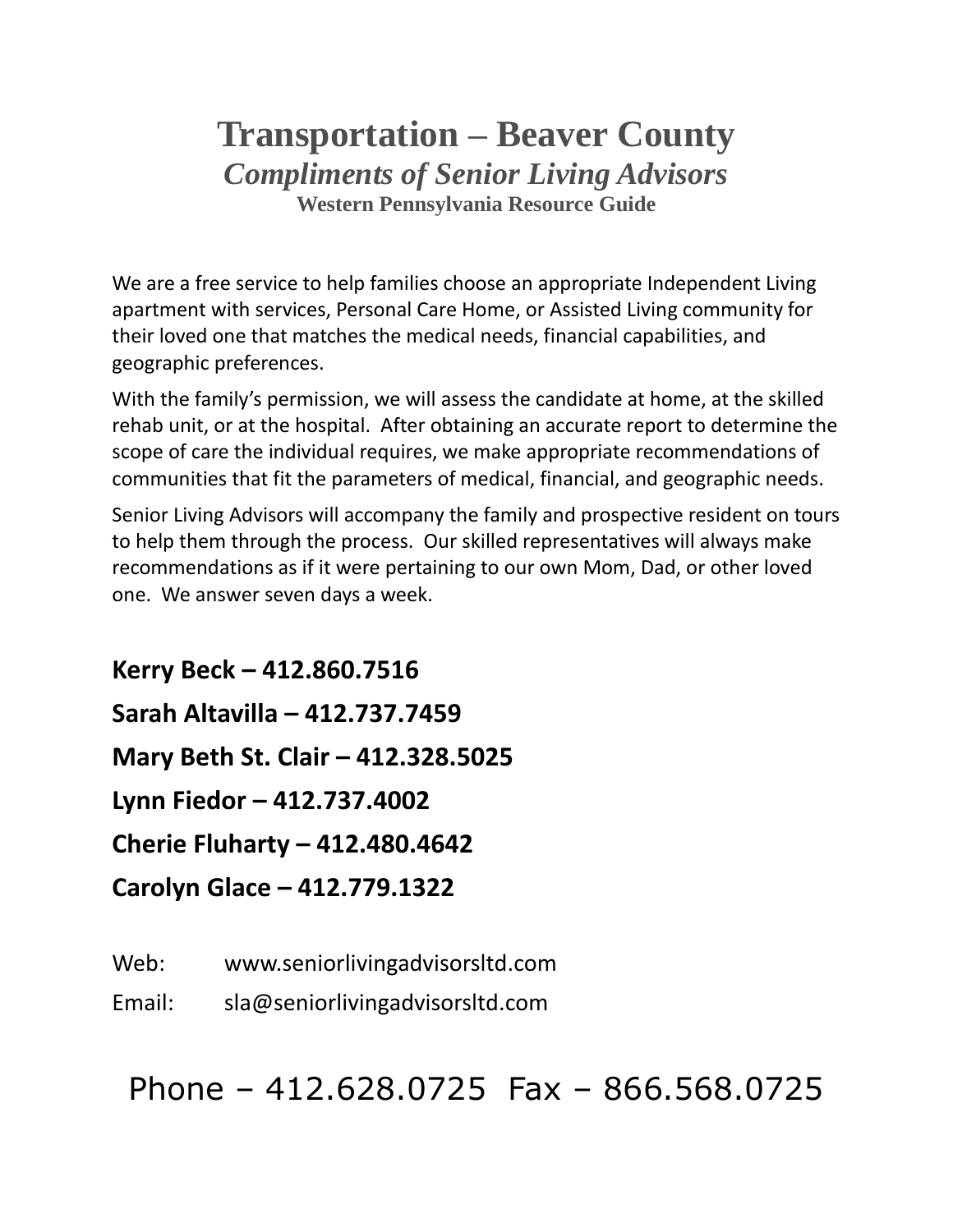# **Transportation - Beaver County**

#### **DART**

DART provides transportation for the general public, senior citizens, persons with disabilities, and others with specialized transportation needs to and from any point in Beaver County that cannot be reached by using regular fixed route buses. Connections to BCTA fixed routes can also be made upon request.

For all trip reservations, questions, or concerns related to the DART system, please call one of the following numbers:

(724) 375-2895 or (800) 262-0343

#### **Beaver County Transit Authority Medical Assistance Transportation Program**

The Medical Assistance Transportation Program (MATP) services can be used for medical appointments or most other services paid for by Medical Assistance. Examples of other medical services include therapies, tests, dental visits and trips to the pharmacy.

Mary Jo Morandini General Manager 131 Pleasant Drive Beaver County Transit Authority Attn: MATP Department Aliquippa, PA 15001 Main Phone (724) 375-2895 Hotline Phone 1-(800) 262-034

A client cannot use MATP: For emergency or ambulance transportation, For non-medical trips such as shopping and social activities, To obtain medical care that is not covered by Medical Assistance.

#### **Beaver County Transit Authority**

200 W. Washington Street Rochester, PA 15074 (724) 728-8600

#### **Faith in Action – Beaver County**

(800) 207-6701 Free ride program that enlists volunteers to transport those 60+ who reside in Beaver County to get to MD (non-emergency)appointments. A two week notice is required before each appointment.

## **Handicap Parking – PA Department of Transportation**

(800) 932-4600